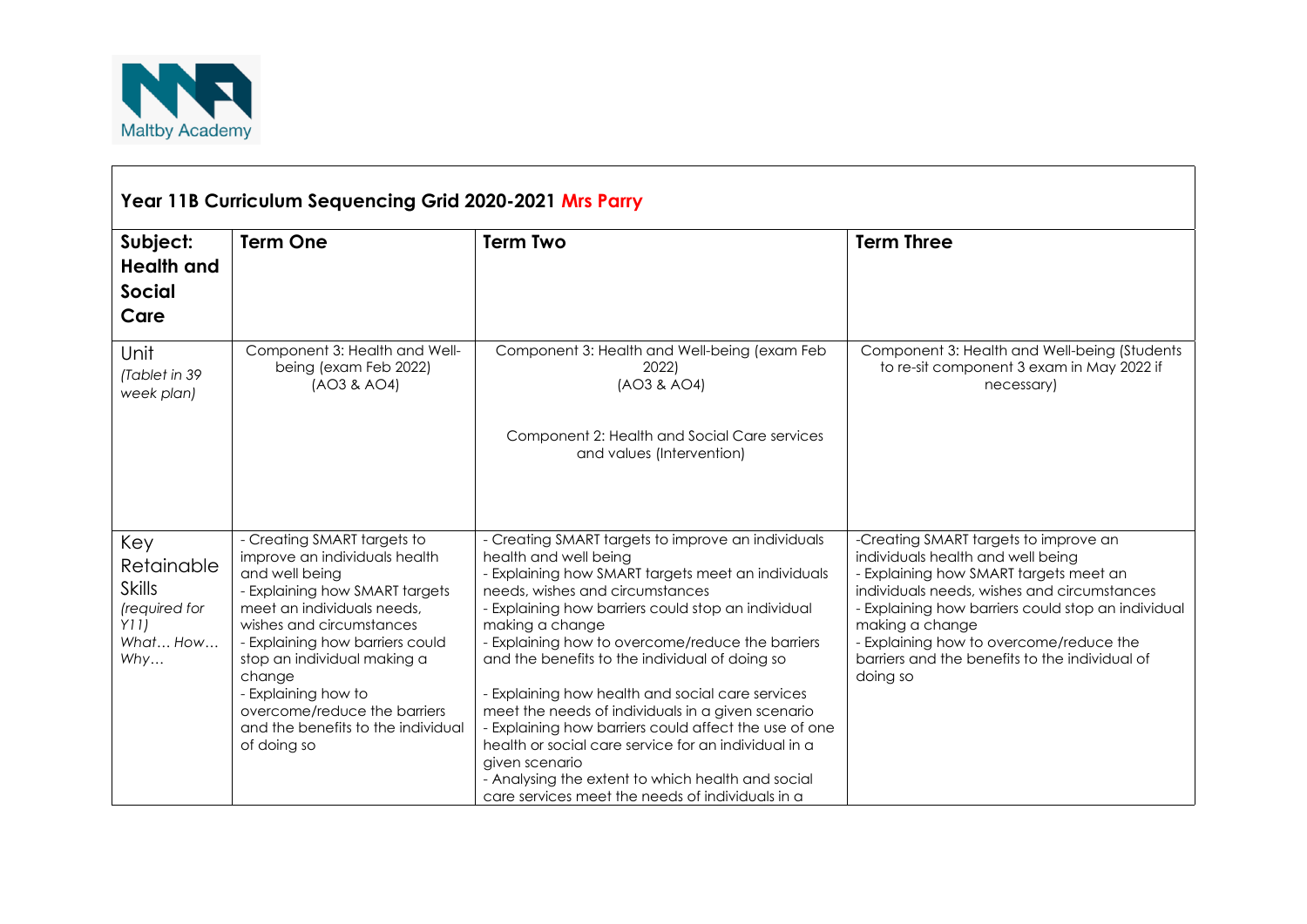

|                               |                                                                                                                      | given scenario, explaining how barriers for one<br>service can be overcome<br>- Assessing the suitability of health and social care<br>services for individuals in a given scenario, making<br>justified and realistic suggestions for how barriers for<br>one service can be overcome<br>- Demonstrating the care values independently in a<br>health or social care context<br>- Describing positive and negative aspects of own<br>demonstration of the care values and comment on<br>aspects of feedback<br>- Demonstrating the care values independently in a<br>health or social care context, making suggestions<br>for improvements of own application of the care<br>values that incorporate feedback<br>- Demonstrating the care values independently in a<br>health or social care context, making justified and<br>appropriate recommendations for improvements of<br>own application of the care values that incorporate<br>feedback |                                                                                                                                                       |
|-------------------------------|----------------------------------------------------------------------------------------------------------------------|---------------------------------------------------------------------------------------------------------------------------------------------------------------------------------------------------------------------------------------------------------------------------------------------------------------------------------------------------------------------------------------------------------------------------------------------------------------------------------------------------------------------------------------------------------------------------------------------------------------------------------------------------------------------------------------------------------------------------------------------------------------------------------------------------------------------------------------------------------------------------------------------------------------------------------------------------|-------------------------------------------------------------------------------------------------------------------------------------------------------|
| Key<br>Retainable<br>Knowledg | - Factors affecting health and<br>well being<br>- Interpreting health indicators<br>- Creating person-centred health | - Creating person-centred health and well being<br>improvement plans<br>- Obstacles to health and well being improvement<br>plans                                                                                                                                                                                                                                                                                                                                                                                                                                                                                                                                                                                                                                                                                                                                                                                                                 | - Factors affecting health and well being<br>- Interpreting health indicators<br>- Creating person-centred health and well being<br>improvement plans |
| е<br>(required for            | and well being improvement<br>plans<br>- Obstacles to health and well                                                | - Health and social care services<br>- Barriers to accessing services                                                                                                                                                                                                                                                                                                                                                                                                                                                                                                                                                                                                                                                                                                                                                                                                                                                                             | - Obstacles to health and well being<br>improvement plans                                                                                             |
| Y11<br>What How<br>Why        | being improvement plans                                                                                              | - Care values<br>- Reviewing own application of care values                                                                                                                                                                                                                                                                                                                                                                                                                                                                                                                                                                                                                                                                                                                                                                                                                                                                                       |                                                                                                                                                       |
| Key                           | Physical effects<br>Intellectual effects                                                                             | Physical effects<br>Intellectual effects                                                                                                                                                                                                                                                                                                                                                                                                                                                                                                                                                                                                                                                                                                                                                                                                                                                                                                          | Physical effects<br>Intellectual effects                                                                                                              |
| <b>Technical</b>              | <b>Emotional effects</b>                                                                                             | Emotional effects                                                                                                                                                                                                                                                                                                                                                                                                                                                                                                                                                                                                                                                                                                                                                                                                                                                                                                                                 | <b>Emotional effects</b>                                                                                                                              |
| Vocabular                     | Social effects                                                                                                       | Social effects                                                                                                                                                                                                                                                                                                                                                                                                                                                                                                                                                                                                                                                                                                                                                                                                                                                                                                                                    | Social effects                                                                                                                                        |
| У                             | Positive/negative effects                                                                                            | Positive/negative effects                                                                                                                                                                                                                                                                                                                                                                                                                                                                                                                                                                                                                                                                                                                                                                                                                                                                                                                         | Positive/negative effects                                                                                                                             |
|                               | Health and well being                                                                                                | Health and well being                                                                                                                                                                                                                                                                                                                                                                                                                                                                                                                                                                                                                                                                                                                                                                                                                                                                                                                             | Health and well being                                                                                                                                 |
|                               | Current/future effects                                                                                               | Current/future effects                                                                                                                                                                                                                                                                                                                                                                                                                                                                                                                                                                                                                                                                                                                                                                                                                                                                                                                            | Current/future effects                                                                                                                                |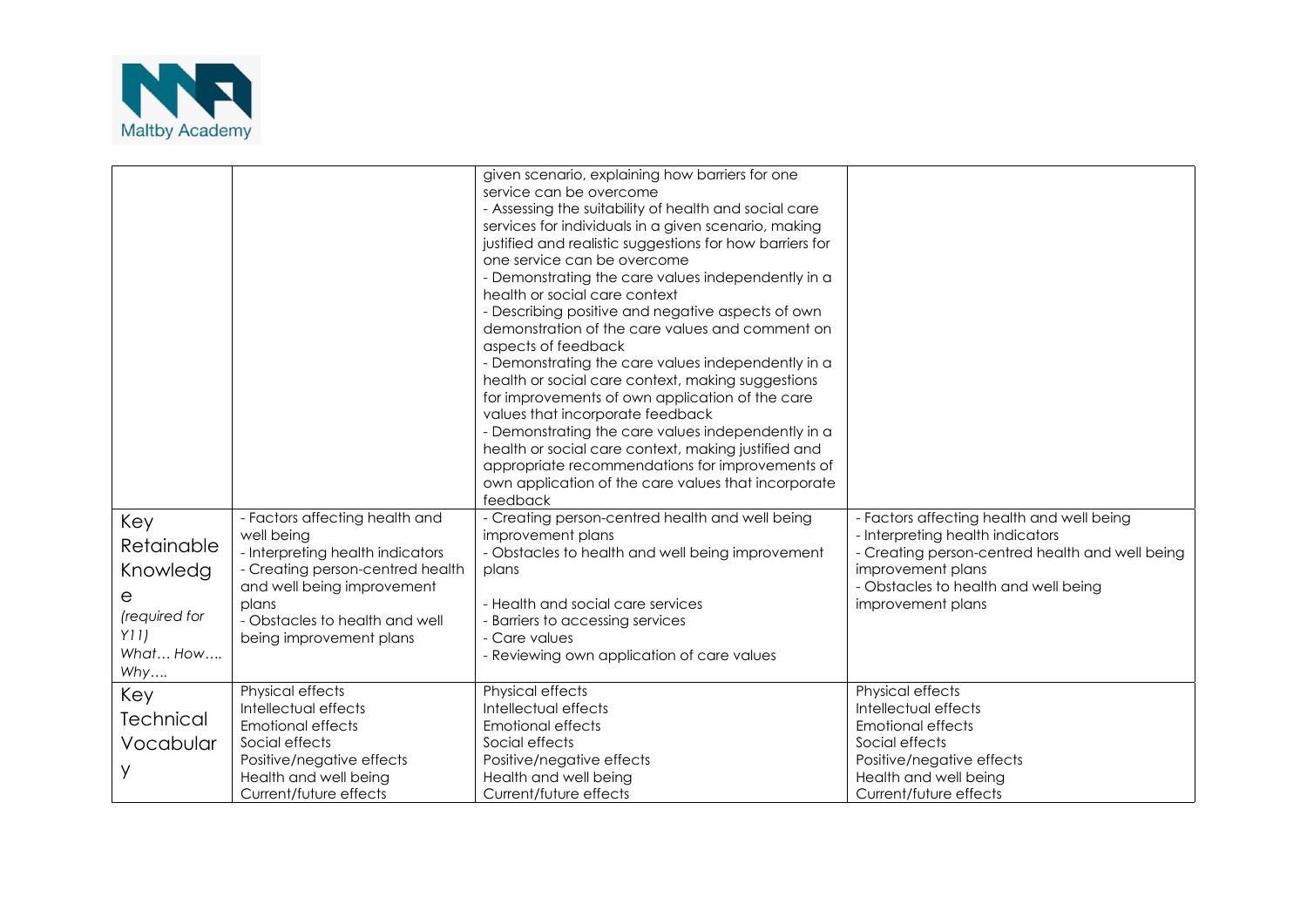

| To be        | Recommended action                    | Recommended action                                    | Recommended action                                 |
|--------------|---------------------------------------|-------------------------------------------------------|----------------------------------------------------|
| modelled and | Needs, wishes and                     | Needs, wishes and circumstances                       | Needs, wishes and circumstances                    |
| deliberately | circumstances                         | Obstacles and overcoming                              | Obstacles and overcoming                           |
| practiced in | Obstacles and overcoming              |                                                       |                                                    |
| context.     |                                       | Primary care                                          |                                                    |
|              |                                       | Secondary care                                        |                                                    |
|              |                                       | Tertiary care                                         |                                                    |
|              |                                       | Allied health professionals                           |                                                    |
|              |                                       | Social care                                           |                                                    |
|              |                                       | Physical barrier                                      |                                                    |
|              |                                       | Sensory barrier                                       |                                                    |
|              |                                       | Social barrier                                        |                                                    |
|              |                                       | Language barrier                                      |                                                    |
|              |                                       | Geographical barrier                                  |                                                    |
|              |                                       | Intellectual barrier                                  |                                                    |
|              |                                       | Resource barrier                                      |                                                    |
|              |                                       | <b>Financial barrier</b>                              |                                                    |
|              |                                       | Care values                                           |                                                    |
|              |                                       | Reflection                                            |                                                    |
| Opportuniti  | NHS website                           | NHS website                                           | NHS website                                        |
|              | Change 4 Life                         | Change 4 Life                                         | Change 4 Life                                      |
| es for       | <b>BTEC Tech Award Health and</b>     | <b>BTEC Tech Award Health and Social Care student</b> | <b>BTEC Tech Award Health and Social Care</b>      |
| reading      | Social Care student book              | book                                                  | student book                                       |
|              | Revise BTEC Tech Award Health         | Revise BTEC Tech Award Health and Social Care         | Revise BTEC Tech Award Health and Social Care      |
|              | and Social Care Revision Guide        | <b>Revision Guide</b>                                 | <b>Revision Guide</b>                              |
|              |                                       |                                                       |                                                    |
|              |                                       | Hetherington A, Rasheed E., BTEC First Level 2, (3rd  | Hetherington A, Rasheed E., BTEC First Level 2,    |
|              |                                       | Edition), (Hodder, 2013), ISBN: 9781444186567         | (3rd Edition), (Hodder, 2013), ISBN: 9781444186567 |
|              |                                       | http://ccpdignity.co.uk/resources/                    | http://ccpdignity.co.uk/resources/                 |
|              |                                       | www.nhs.uk/NHSEngland/thenhs/about/Pages/nhsc         | www.nhs.uk/NHSEngland/thenhs/about/Pages/n         |
|              |                                       | oreprinciples.aspx                                    | hscoreprinciples.aspx                              |
|              |                                       |                                                       |                                                    |
| Developin    | - Use of current national initiatives | - Students use health indicator equipment to          | - Use of current national initiatives to support   |
|              | to support recommended                | measure their own health                              | recommended actions for change                     |
| g Cultural   | actions for change                    | - Use of current national initiatives to support      |                                                    |
| Capital      |                                       | recommended actions for change                        |                                                    |
|              |                                       |                                                       |                                                    |
|              |                                       |                                                       |                                                    |